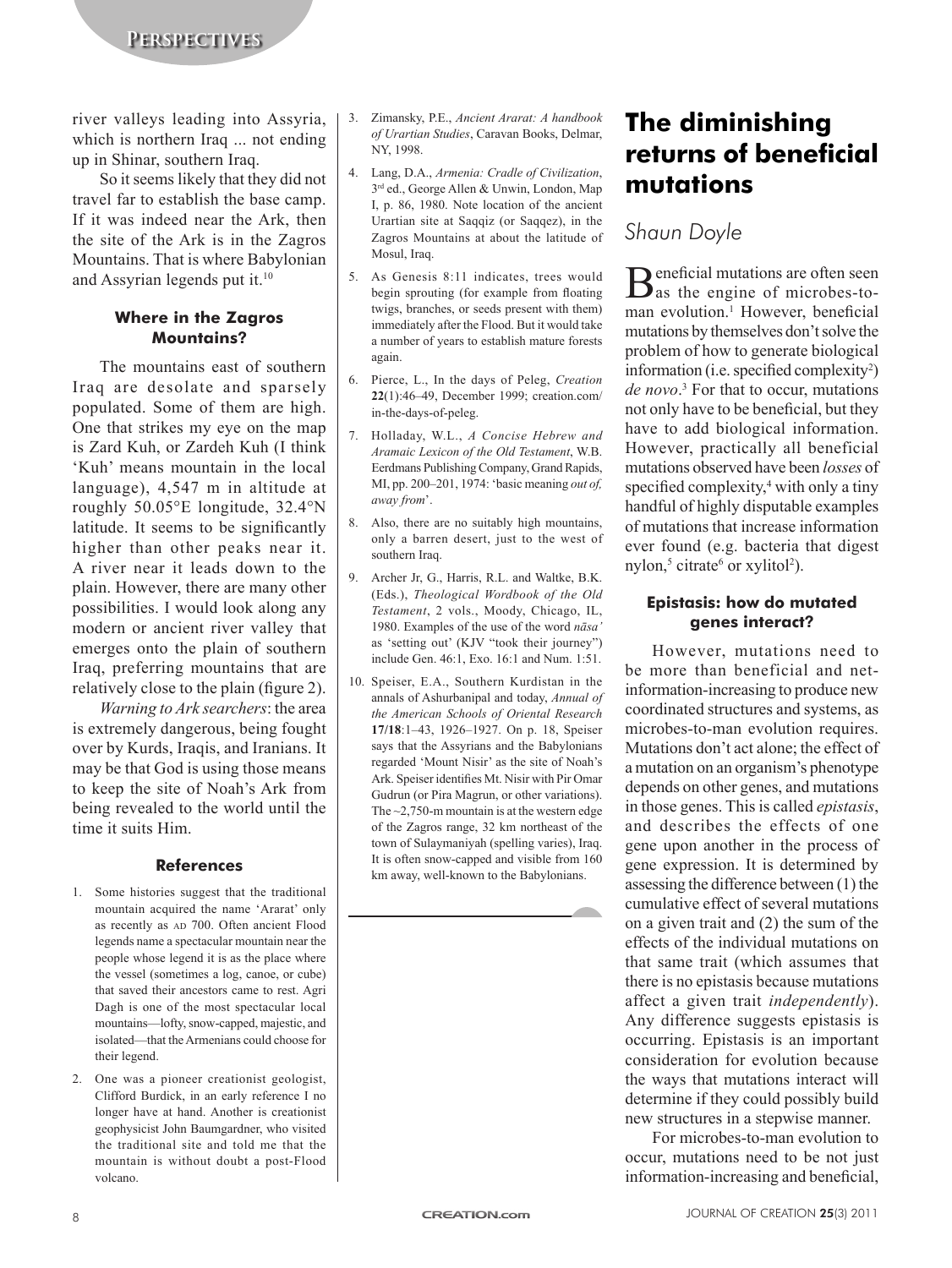they also need to work together. This also has to be the main dominant trend in adaptive evolution so that the mutations can together produce new biological structures and systems. This phenomenon is called *synergistic epistasis* (SE), where the combined effect of mutations is greater together than the sum of their individual effects. This is obviously a good situation for beneficial mutations, but very bad for harmful mutations. SE of harmful mutations can result in *synthetic lethality*, where the combined effects of several harmful mutations are compounded by each other's presence, resulting in such an informationally deleterious effect that it kills the organism.<sup>7</sup> So evolution needs SE to be common *only in beneficial mutations*; it works against evolution when it occurs in harmful mutations.

*Antagonistic epistasis* (AE) is the opposite of SE. It occurs when mutations have a *negative* influence on each other, such that their combined effect is *less* than the sum of the effect of the individual mutations. For harmful mutations, this is a good thing because it mutes the effect of individual mutations and stalls error catastrophe.8 This is no help for evolution in the long run, since they are still *harmful* mutations. However, AE presents problems for evolution if it occurs in beneficial mutations. The benefits of individual mutations are muted by other beneficial mutations, resulting in a decreasing rate of fitness gain with every beneficial mutation added.

#### **How not to work together**

Two recent studies investigated the effects that beneficial mutations have on each other and yielded very similar results. One study, by Khan *et al*., looked at the combined effect on fitness (by comparing the reproductive rate and morphology of the mutants with the wild types) from some of the earliest beneficial mutations to occur in Richard Lenski's "Long Term Evolution Experiment" on 12 Escherichia coli populations.<sup>9</sup> This



Photo by Eric Erbe

Figure 1. Low-temperature electron micrograph of a cluster of *E. coli* bacteria, magnified 10,000 times. Each individual bacterium is oblong shaped.

is the same experiment in which an *E. coli* population produced the ability to utilize citrate under aerobic conditions, which it couldn't before. This was widely hailed as an example of 'evolution', but it actually involved a breakdown in regulation, which increased citrate-utilizing biochemistry that was already present in the bacteria.6 Another study, by Chou *et al*., published in the same issue of *Science*, looked at the effect beneficial mutations have on each other in an engineered strain of *Methylobacterium extorquens*. 10

Both studies found that beneficial mutations, to be defined below, interacted under an overall trend of *antagonistic* epistasis. Khan *et al*., in comparing their study with that of Chou *et al*., pointed out that the results of both studies were virtually identical:

"Note that similar trends were seen by Chou *et al*. … That study, like ours, found that four mutations interacted to yield diminishing fitness returns, whereas one mutation had the opposite effect."11

Therefore, the cumulative effect of the "beneficial" mutations together was smaller than it would be if the mutations were considered

independently—i.e. they display an overall trend of AE. Some individual mutations displayed synergistic epistasis, but they were a minority, and were not enough to reverse the overall antagonistic trend.

Khan *et al*. explain this as a result of environmental adaptation:

> "Mechanisms that may explain this deceleration include reductions in the number and effect-size of beneficial mutations as a population becomes better adapted to its environment … In other words, epistasis acts as a drag that reduces the contribution of later beneficial mutations."<sup>11</sup>

But is this the case? No doubt this is a fair assessment of these results as far as they go. These experiments were done in strictly controlled environmental conditions, so the range of questions that can be answered is limited. However, these results didn't take into account environmental flexibility and change. Khan *et al*. observed examples of previous mutations that stymied the adaptive capabilities of some lines relative to others in the population.<sup>12</sup> This suggests that, because the 'beneficial' mutations destroy information and